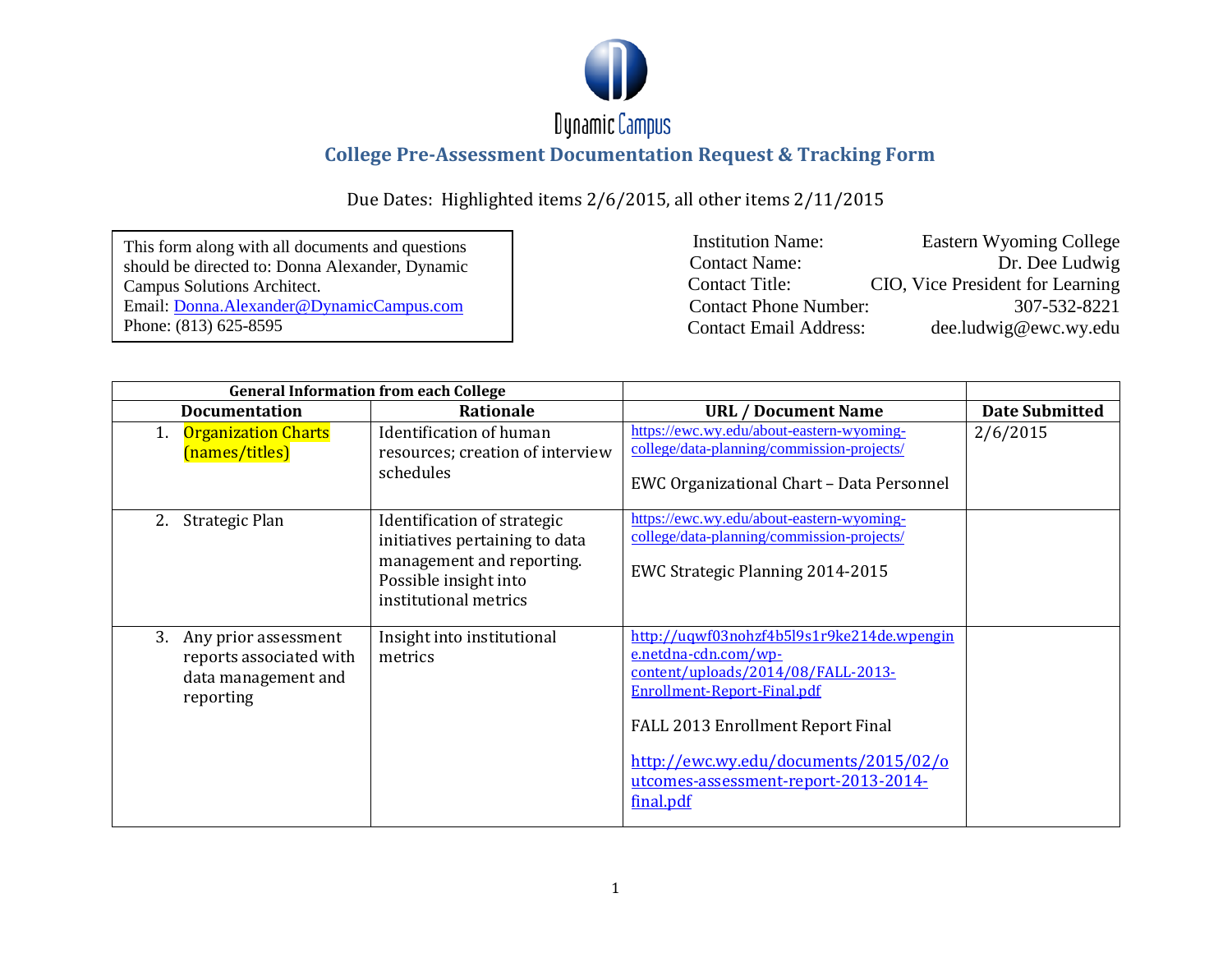

| 4.                             | Project Plans & Project<br>Reports for current or<br>future data<br>management and<br>reporting initiatives                                                        | Understand current and future<br>focus of institution                               | 2013-2014 Outcomes Assessment Report<br>Final<br>https://ewc.wy.edu/about-eastern-wyoming-<br>college/data-planning/commission-projects/<br><b>EWC</b> - National Community College<br><b>Benchmark Project Report</b><br>N/A |                       |
|--------------------------------|--------------------------------------------------------------------------------------------------------------------------------------------------------------------|-------------------------------------------------------------------------------------|-------------------------------------------------------------------------------------------------------------------------------------------------------------------------------------------------------------------------------|-----------------------|
| <b>IT Supplied Information</b> |                                                                                                                                                                    |                                                                                     |                                                                                                                                                                                                                               |                       |
|                                |                                                                                                                                                                    |                                                                                     |                                                                                                                                                                                                                               |                       |
|                                | <b>Documentation</b>                                                                                                                                               | <b>Rationale</b>                                                                    | <b>URL / Document Name</b>                                                                                                                                                                                                    | <b>Date Submitted</b> |
| 5.                             | <b>IT Department</b><br><b>Organization Chart</b><br>(names/titles/job<br>descriptions) emphasis<br>on individuals involved<br>in data management<br>and reporting | Identification of technology<br>human resources; creation of<br>interview schedules | https://ewc.wy.edu/about-eastern-wyoming-<br>college/data-planning/commission-projects/<br>EWC Organizational Chart - Data Personnel<br>(Same as $#1$ )                                                                       | 2/6/2015              |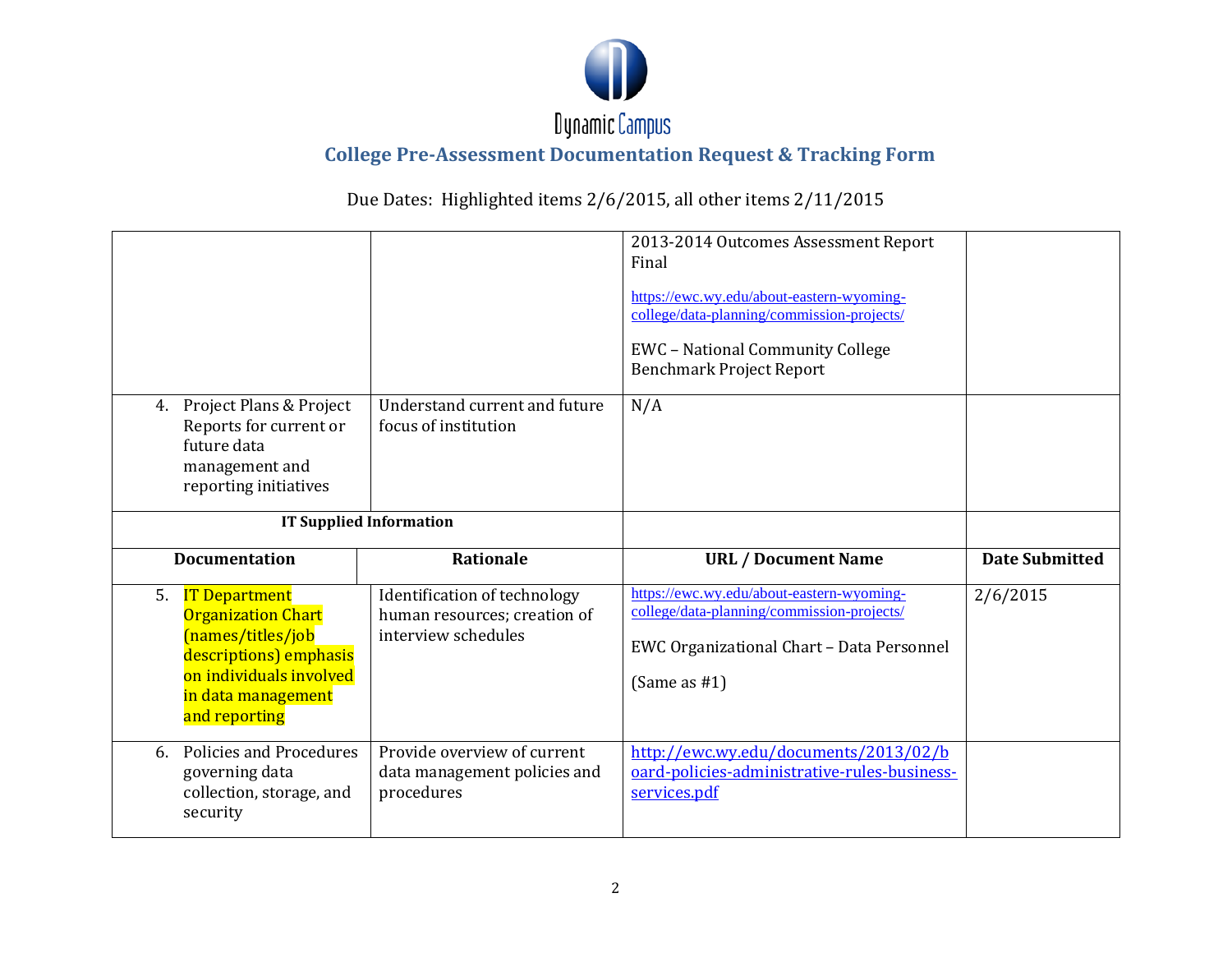

|    |                                                                                                                               |                                                                                                             | Board Policies and Administrative Rules -<br>VI. Business Services - Board Policy 6.4 -<br>pages 14 - 18<br>https://ewc.wy.edu/about-eastern-wyoming-<br>college/data-planning/commission-projects/<br><b>EWC Computer Guidelines</b>                                                                                                                             |  |
|----|-------------------------------------------------------------------------------------------------------------------------------|-------------------------------------------------------------------------------------------------------------|-------------------------------------------------------------------------------------------------------------------------------------------------------------------------------------------------------------------------------------------------------------------------------------------------------------------------------------------------------------------|--|
|    | 7. IT Governance<br>Structure                                                                                                 | Provides understanding of<br>current governance structure at<br>institution                                 | http://ewc.wy.edu/documents/2013/02/b<br>oard-policies-administrative-rules-business-<br>services.pdf<br>Board Policies and Administrative Rules -<br>VI. Business Services - Board Policy 6.4 -<br>pages 14 - 18<br>https://ewc.wy.edu/about-eastern-wyoming-<br>college/data-planning/commission-projects/<br><b>EWC Computer Guidelines</b><br>(Same as $#6$ ) |  |
| 8. | List of ERP and other<br>software systems by<br>module. Please include<br>version numbers and<br>any major<br>customizations. | Provides full inventory of<br>software applications to be<br>considered in data management<br>and reporting | None                                                                                                                                                                                                                                                                                                                                                              |  |